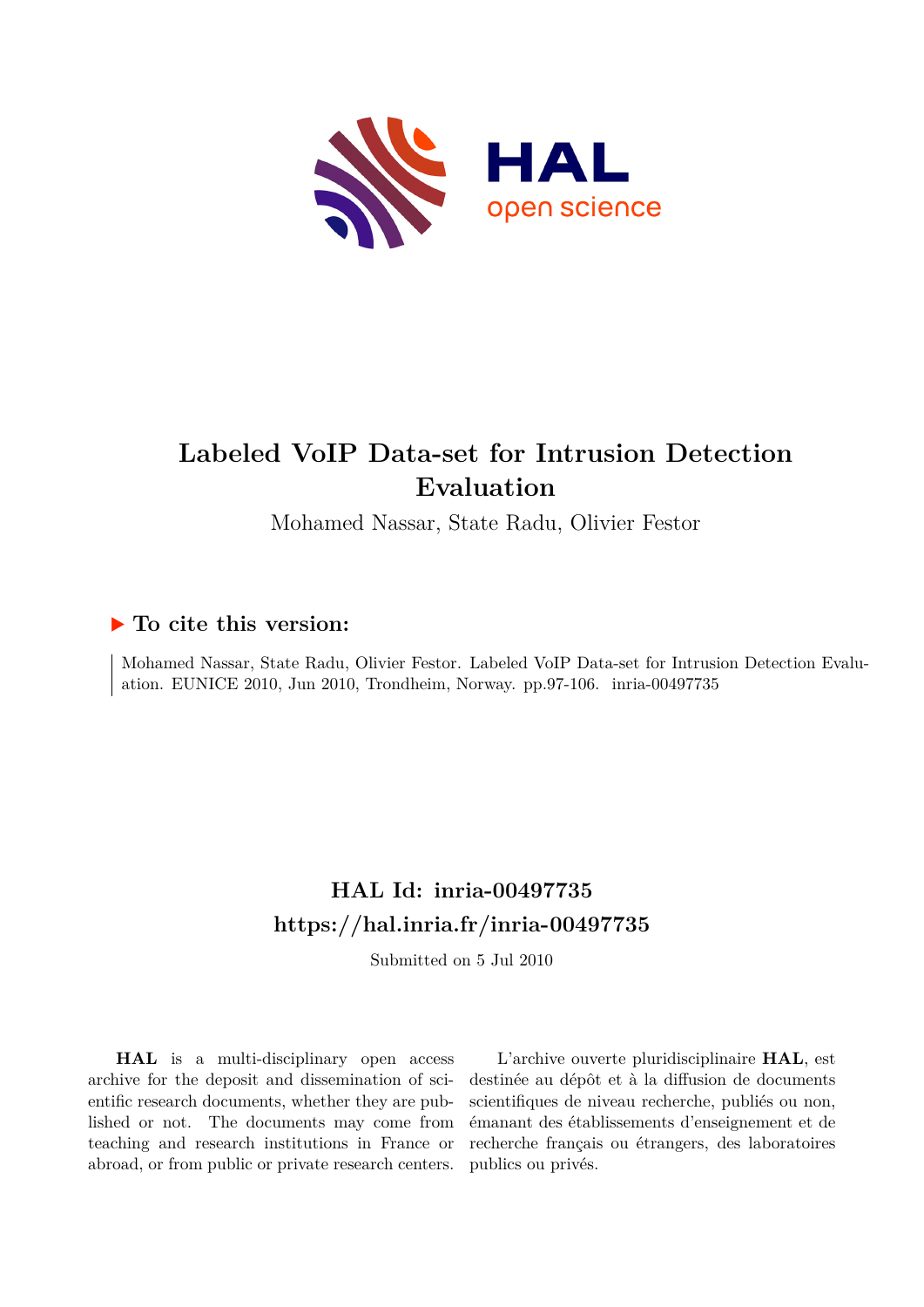# Labeled VoIP Data-set for Intrusion Detection Evaluation

Mohamed Nassar, Radu State, and Olivier Festor

INRIA Research Center, Nancy - Grand Est 615, rue du jardin botanique, 54602 Villers-Lès-Nancy, France FirstName.LastName@loria.fr

Abstract. VoIP has become a major application of multimedia communications over IP. Many initiatives around the world focus on the detection of attacks against VoIP services and infrastructures. Because of the lack of a common labeled data-set similarly to what is available in TCP/IP network-based intrusion detection, their results can not be compared. VoIP providers are not able to contribute their data because of user privacy agreements. In this paper, we propose a framework for customizing and generating VoIP traffic within controlled environments. We provide a labeled data-set generated in two types of SIP networks. Our data-set is composed of signaling and other protocol traces, call detail records and server logs. By this contribution we aim to enable the works on VoIP anomaly and intrusion detection to become comparable through its application to common datasets.

### 1 Introduction

Voice over IP (VoIP) has become a major paradigm for providing flexible telecommunication services while reducing operational and maintenance costs. The largescale deployment of VoIP has been leveraged by the high-speed broadband access to the Internet and the standardization of dedicated protocols. The term is often extended to cover other IP multimedia communications in general and convergent networks. VoIP services are much more open if compared to PSTN networks. A typical VoIP service is composed by three main parts: the user premises, the VoIP infrastructure for signaling and media transfer, and a number of supporting services (e.g. DNS, TFTP). From a technical point of view, a SIP-based VoIP service is similar to an email service more than a conventional telecommunication service. Hence, VoIP suffers from the same threats of the TCP/IP networks and services. In fact, VoIP faces multiple security issues including vulnerabilities inherited from the IP layer and specific application threats. The attacks against VoIP can typically be classified into four main categories [1]: (a) service disruption and annoyance such as flooding and SPIT (Spam over Internet Telephony), (b) eavesdropping and traffic analysis, (c) masquerading and impersonation such as spoofing, (d) unauthorized access and fraud such as Vishing (Voice over IP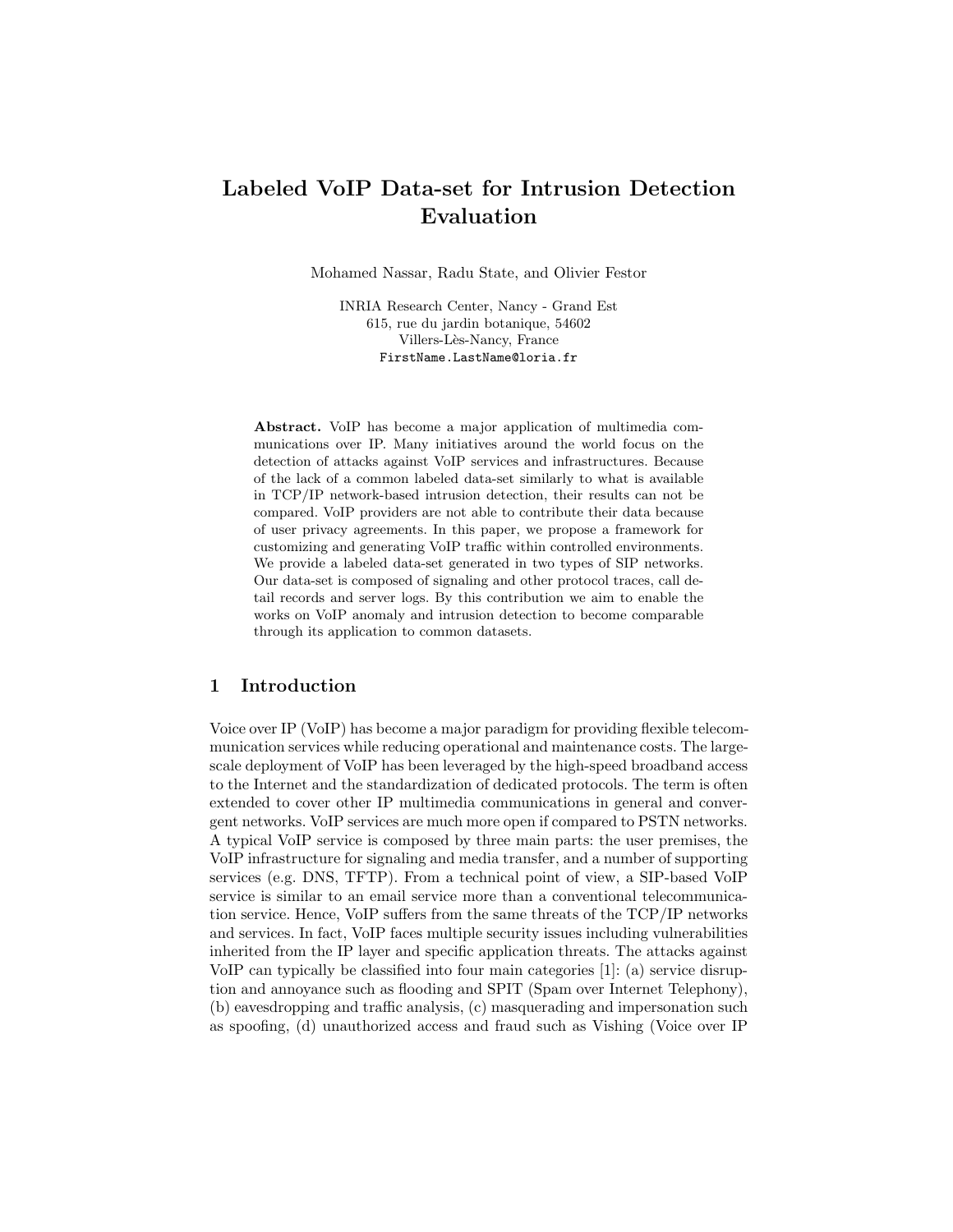phishing). These attacks can have significant consequences on the telephony service, such as the impossibility for a client of making an urgent phone call.

The research community started to investigate the best ways of protection, detection and response for the VoIP services [2]. Researchers argue that intrusion detection is necessary to struggle against VoIP fraudsters. The main difficulty remains to obtain real-world traces of attack incidents or even normal traffic. Labeled data-sets are necessary to evaluate the accuracy results of the proposed techniques which are often based on learning. It is also hard to obtain these data from VoIP providers which are constrained by user privacy agreements.

In this context, we propose a framework to annotate and customize VoIP traffic. The normal traffic is generated by profiled emulated users based on a social model. The attack traffic is based on currently available VoIP assessment tools. We deploy and configure two illustrative VoIP networks in a local testbed and we generate a labeled data-set that can be used to compare different detection algorithms. The data-set is composed of signaling and other protocol traces comprising call detail records and server logs. Thus, correlation approaches can also be applied to the data.

The rest of the paper is composed as follows: In Section 2 we expose the related works on VoIP intrusion detection. In section 3 we describe the data types. Section 4 presents the traffic generation model and the generation of attacks. Section 5 describes the test-bed and the labeled data-set. Finally Section 6 concludes the paper and discusses the future work.

## 2 VoIP Intrusion Detection

An Intrusion Detection System (IDS) is a second line of defense behind protection systems like authentication, access control and data encryption. Intrusion detection refers to the process of monitoring computer networks and systems to track violations of the applied security policies. VoIP intrusion detection consists on automating the analysis of specific VoIP data sources. Many works have focused on the Session Initiation Protocol (SIP [3]) as the de-facto signaling protocol for the Internet and the Next Generation Networks (NGN).

Basically, SIP allows two communicating parties to set up, modify and terminate a call. Text-based with heritage from HTTP and SMTP, SIP is a requestresponse transaction-based protocol. A SIP Dialog is composed of one or more transactions. The SIP addressing scheme is based on URIs (Uniform Resource Identifier) in the form of sip:user@domain.

Niccolini et. al. [4] propose a network-based IDS to be deployed at the entry point of the VoIP network. This system is composed of two stages of detection: a rule-based stage and a behavioral-based stage. It implements a preprocessing logic of SIP into the SNORT IDS. SCIDIVE [5] is a knowledge-based IDS based on a rule matching engine. This system performs two kinds of detection: stateful and cross-protocol. The stateful detection focuses on multiple incoming packets belonging to the same protocol. The cross-protocol detection scheme spans packets from several protocols, e.g. a pattern in a SIP packet is followed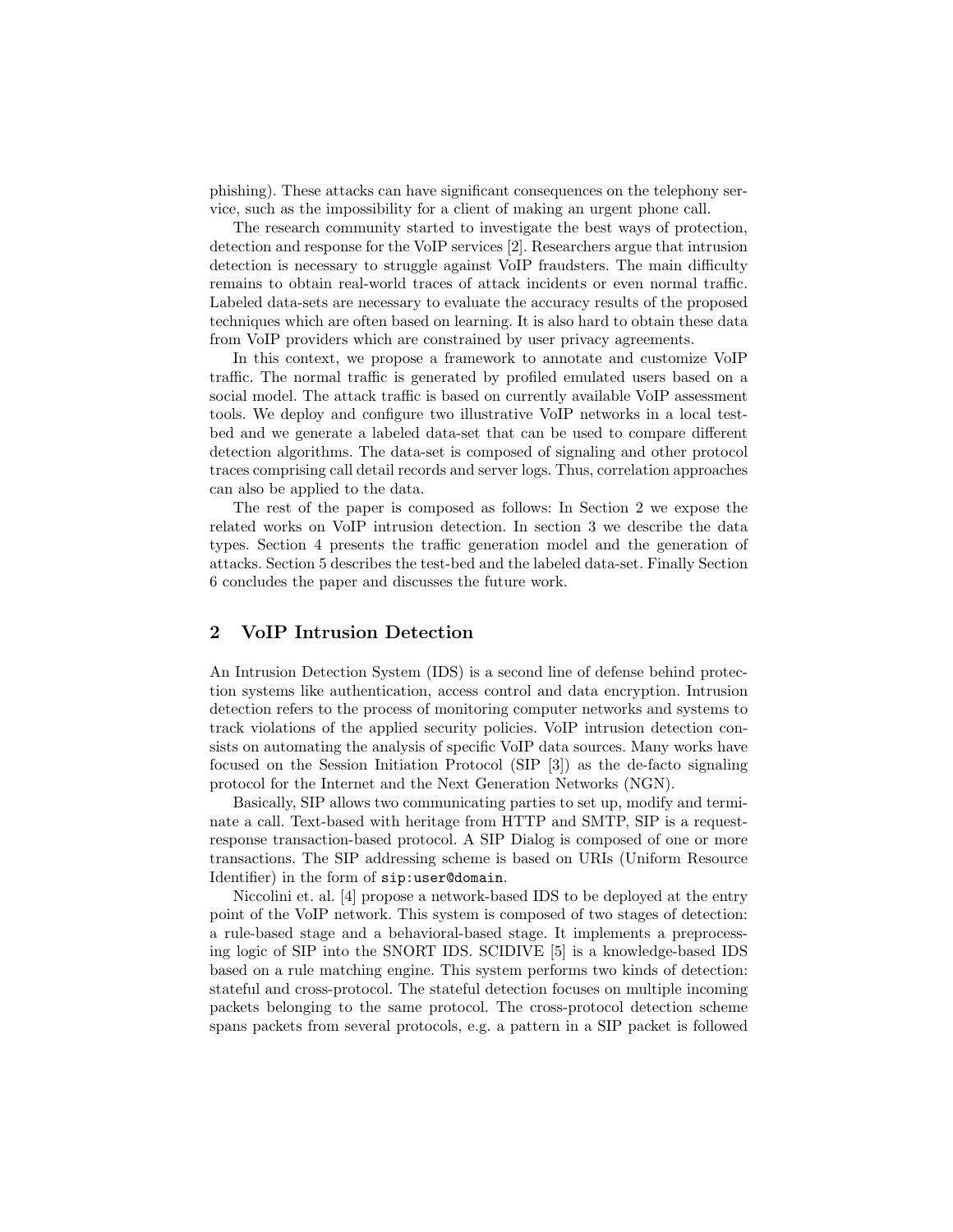by another pattern in a RTP packet. SCIDIVE has to be deployed at multiple points of the VoIP network (clients, servers, proxies) in order to correlate events at a global level. Sengar et. al. [6] propose specification-based detection on an extended finite state machine representing the interaction between the different protocols. By tracking deviations from the interacting protocol state machine, a series of SIP, RTP and cross-protocol attacks are detected. The VoIP Defender [7] is a highly-scalable architecture building a generic framework for supporting the detection algorithms.

To struggle against flooding, Chen [8] modifies the original state machines of SIP transactions and applies detection thresholds on the error statistics generated by those modified machines. Similarly in [9], the authors apply thresholds at three different scopes: transaction level, sender level and global level based on a modified User-Agent Server (UAS) state machine. SIP DNS flooding (flooding by SIP requests containing irresolvable domain names) are considered by Zhang et. al. [10] who propose practical recommendations in order to mitigate their effects. Sengar et. al. [11] propose a VoIP Flood Detection System (vFDS). The vFDS measures the difference between two probability distributions (one at training and one at testing) using the Hellinger Distance. In [12], the authors propose a general methodology for profiling SIP traffic at several levels: server host, functional entity (registrar, proxy) and individual user. They propose an entropy-based algorithm detecting SPIT and flooding attacks. As noticed, the learning plays a major role in most of the cited approaches.

Many of the cited contributions have similar approaches although they can not be compared because they are evaluated on different and often unavailable data-sets. A common data-set for evaluating VoIP intrusion detection is missing. We aim by this contribution to provide a totally repeatable test-bed for generating and customizing VoIP traffic as well as a labeled data-set composed of normal, different kind of attacks and mixed normal/attack traces.

## 3 Data Types

Monitoring distributed applications such as VoIP is challenging because in many cases monitoring only one source of data is not sufficient to reveal the complete picture of some malicious activities. Therefore we have decided to provide three types of data sources: the network traffic, the call detail records and the server logs. Each of these types is important for a group of detection approaches. Moreover, correlation of patterns spanning multiple data sources may reveal more evidence about certain anomalies. Next, we highlight the importance of each type:

– The network traffic -especially the protocols that are essential to the normal operation of VoIP (e.g. SIP, DNS)- is the typical data source for networkbased anomaly detection. In [13], we defined 38 statistics (or probes) on the SIP traffic and showed their efficiency for detecting a series of flooding and SPIT attacks.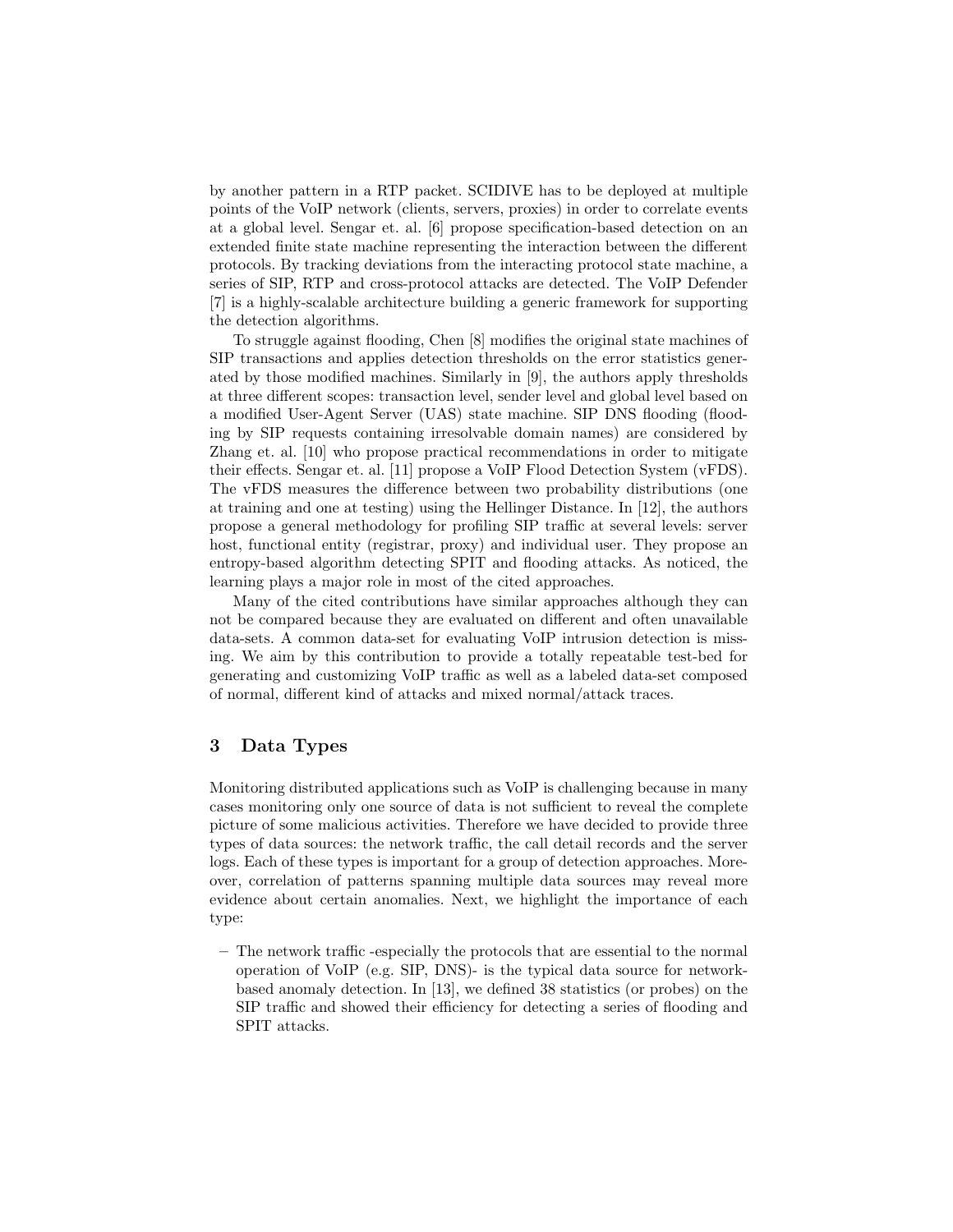- The Call Detail Records (CDR) are particularly important for fraud detection and SPIT mitigation. The call history helps building individual user profiles and peer groups in order to detect fraudulent calls.
- The log and statistics of VoIP servers are the typical data source for hostbased intrusion detection. For example, the Opensips  $\text{SIP}$  proxy<sup>1</sup> provides six groups of probes: core, memory, stateless statistics, transaction statistics, user location and registration. These probes can be monitored online in order to reveal abnormal processing and memory loads.

#### 4 Traffic generation model

Several investigations use tools like Sipp<sup>2</sup> for SIP traffic generation. Sipp generates traffic by repeating call flow scenarios described in custom XML, hence it is convenient for benchmarking and assessing stress conditions at SIP servers. However Sipp -in its current state- is not able to emulate real SIP traffic. In fact, Sipp doesn't represent a SIP user-agent state machine and is more oriented towards the transaction layer than the call layer. Otherwise, our unit of traffic generation is the VoIPBot (the source code is available at [14]) which we have initially designed as an attack tool [15]. The new version of the VoIPBot supports emulation of a normal user profile. Its design is based on four main components: the protocols stack, the communication agent, the encryption engine and the SIP state machine as shown in Figure 1.

The stacks of the different protocols provide the bot with an application interface to use the different signaling and media transfer protocols. We use the Jain-SIP stack for sending and receiving, manufacturing and parsing SIP messages. We use the Java Media Framework (JMF) stack for coding and decoding, compressing and expanding, encapsulation and demultiplexing of RTP media flows. The communication agent is based on the Internet Relay Chat (IRC) in order to exchange information and commands with the bot manager. In fact the bot connects to a pre-defined room on the manager IRC server at bootstrap. This scheme allows us to manage several groups of bots in an easy and efficient way. The encryption engine enables the bot to create digest authentication from credentials when authentication is required within the registration process. The SIP state machine drives the operations of the bot with respect to the commands issued by the manager. It defines the bot behavior upon occurrence of SIP events (i.e. receiving a SIP request RequestEvent or a SIP response ResponseEvent) and TimeOut events. The transition from a state to another is constrained by predicates on a set of global and local variables. The bot is configured to generate normal traffic based on the following parameters:

– The SIP port and IP: Currently, we are launching several bots from the same machine/IP. Each bot has a SIP port based on its identifier (e.g. Port 5072 is reserved to Bot12). Therefore, any SIP user-agent in the traces must be

 $^1$  http://www.opensips.org

<sup>2</sup> http://sipp.sourceforge.net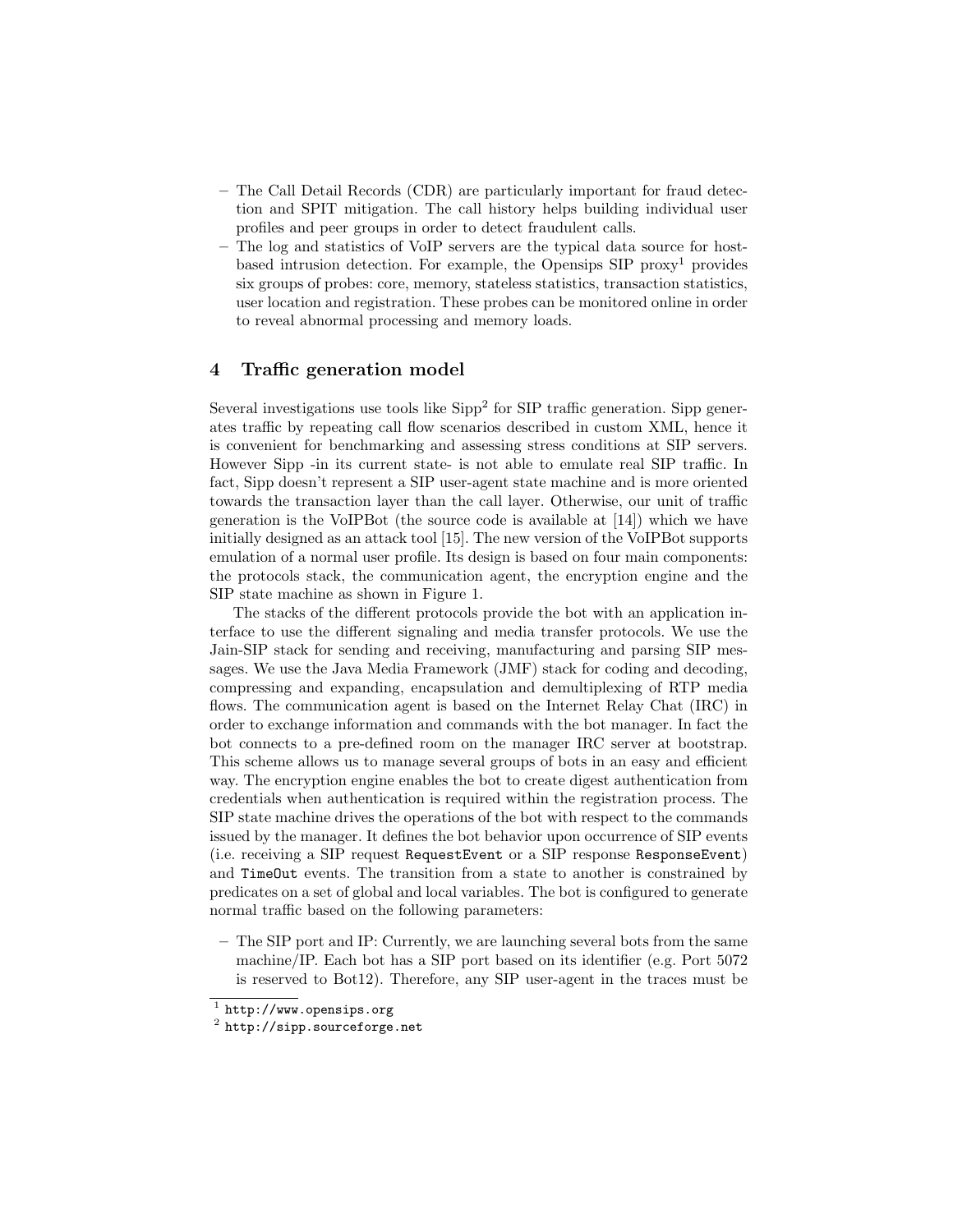

Fig. 1. Using VoIP Bots for simulating real traffic

identified by the IP/port(SIP) couple rather that only the IP. The virtualization techniques can be further used in order to provision an IP for each bot.

- The SIP registrar: The bot registers to one or more SIP registrars using a user-name and a password in order to initiate and receive calls. For convenience, both the username and the password of a bot are set to its identifier.
- The probabilistic distribution of emitting calls: Traditionally in PSTN models the call arrival follows a Poisson distribution. The VoIP calls follow the same distribution [16]. We setup the bots to make calls with respect to a Poisson distribution by picking one destination form a phonebook. The mean number of calls per unit of time  $(\lambda)$  has to be defined. The bots have different seeds (based on their identifiers) for their pseudo-random generators. Each bot sleeps for a random boot-time before starting the emission of calls.
- The probabilistic law of call holding time: Currently the bot sets the duration of a call with respect to an exponential distribution such as in PSTN models. The mean of the call duration  $(1/\lambda)$  has to be defined. If the callee doesn't hang-off during the chosen call duration, the bot sends a BYE and closes the session. However, authors of [16] argued that in VoIP the call holding times follow rather heavy-tailed distributions and suggest the generalized Pareto distribution for modeling them. Moreover, the authors showed that the aggregated VoIP traffic has fractal characteristics and suggested the fractional Gaussian noise model for the aggregated VoIP traffic. We intend to adopt these findings in our future model.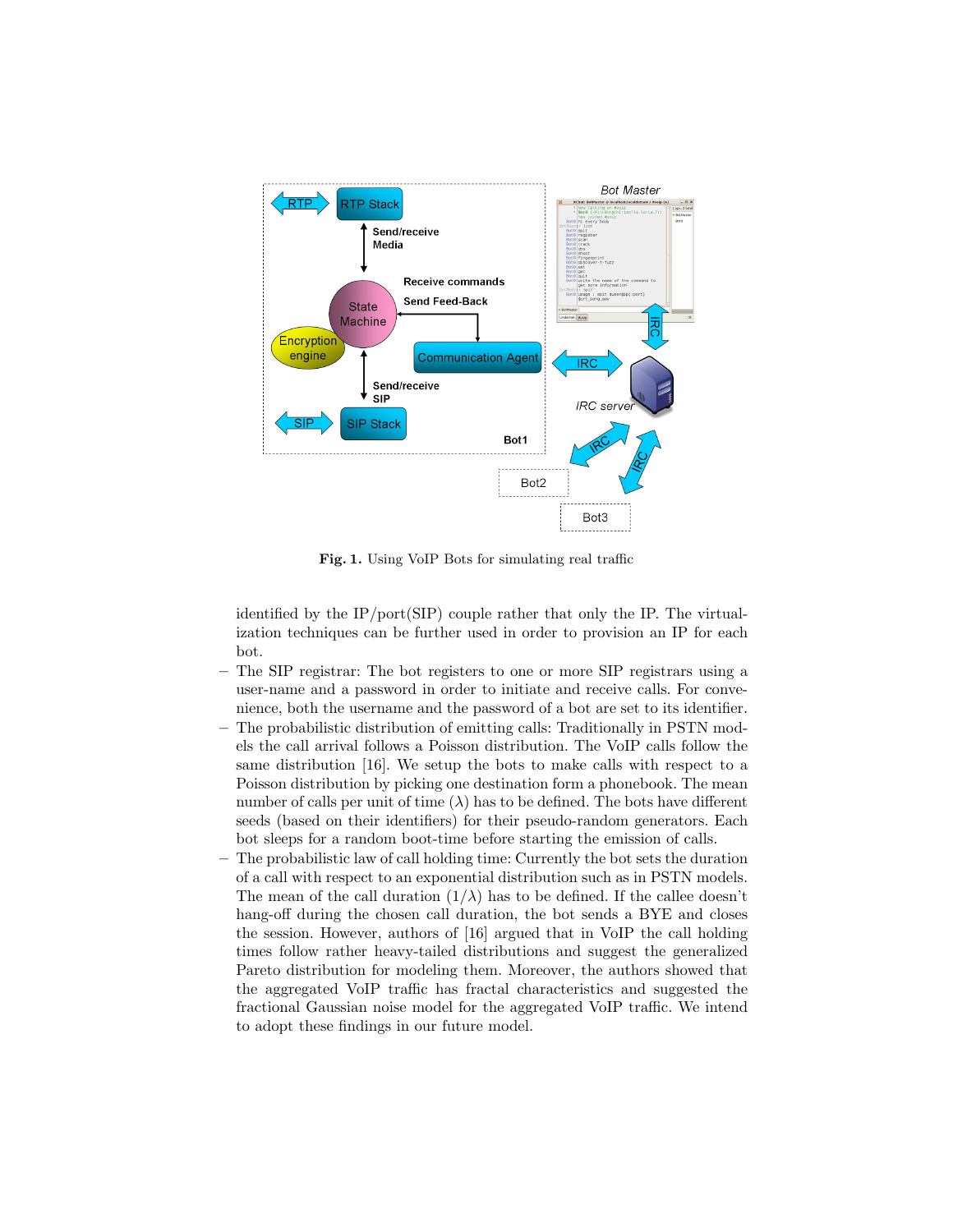- The social model: The bot belongs to one or more social cliques. The bot is socially connected with another bot if both belong to the same clique.  $P_{social}$ (e.g. 0.8) represents the probability that a bot calls a destination which it is socially connected with.  $1 - P_{social}$  (e.g. 0.2) is the probability that a bot calls a destination which it is not socially connected with. We provide a script (within the VoIPBot bundle) that assigns random social cliques to a group of bots based on a given size interval (e.g. each clique has between 3 and 7 bots).
- The behavior upon receiving a call: Using statistics from traditional telephony, about 70% of calls are answered in roughly 8.5 seconds while unanswered calls ring for 38 seconds [17]. For instance, the bot takes the call and responds with BUSY only if it is already in-call. The time of ringing follows uniform distributions over pre-defined intervals (e.g. uniformly distributed from 5 to 10 seconds).

These parameters are configured through the IRC interface or at boot-time.

The generation of attacks is based on available VoIP assessment tools. The VoIPBot can also emulate a "malicious" behavior by committing attack actions commanded by the manager. The VoIPBot supports scan, spam a wav file as given by a URL, crack a password and register with, download and send exploits, fingerprinting VoIP devices, shoot crafted SIP messages and flooding.

Inviteflood, Sipscan and Spitter/asterisk<sup>3</sup> are used to generate flooding, scan and SPIT attacks. Inviteflood floods the target with INVITE messages. It doesn't acknowledge the target's response causing many retransmissions and memory overload. It allows to set the SIP URI of the destination and the rate of the attack, hence making possible different scenarios (e.g. invalid SIP user-name, invalid domain, etc.). Sipscan supports three types of scanning using REGISTER, OPTIONS and INVITE messages. It doesn't support the control of the scan intensity which makes its effect similar to a flooding. Spitter uses the Asterisk IP PBX as a platform to launch SPIT calls based on an Asterisk call file. The Asterisk call file format allows configuring calls towards different destinations with different parameters. It is possible to configure a different sender for each SPIT call which makes detection hard if based only on the caller's SIP URI.

### 5 Test-bed and labeled data-set

Physically, the test-bed is composed of four machines (Intel Pentium 4 CPU 3.40GHz and 2G RAM memory running Ubuntu 9.10) connected through a hub (10 Mb/s). The machines are assigned static private IP addresses. A router plays the role of DNS server and Internet gateway for the test-bed. We set-up two illustrative VoIP networks based on available open source servers. The first network uses Asterisk: an open source VoIP PBX<sup>4</sup> . The second one is based on a SIP proxy called Opensips (former SIP Express Router).

 $^3$  http://www.hackingvoip.com/sec\_tools.html

<sup>4</sup> http://www.asterisk.org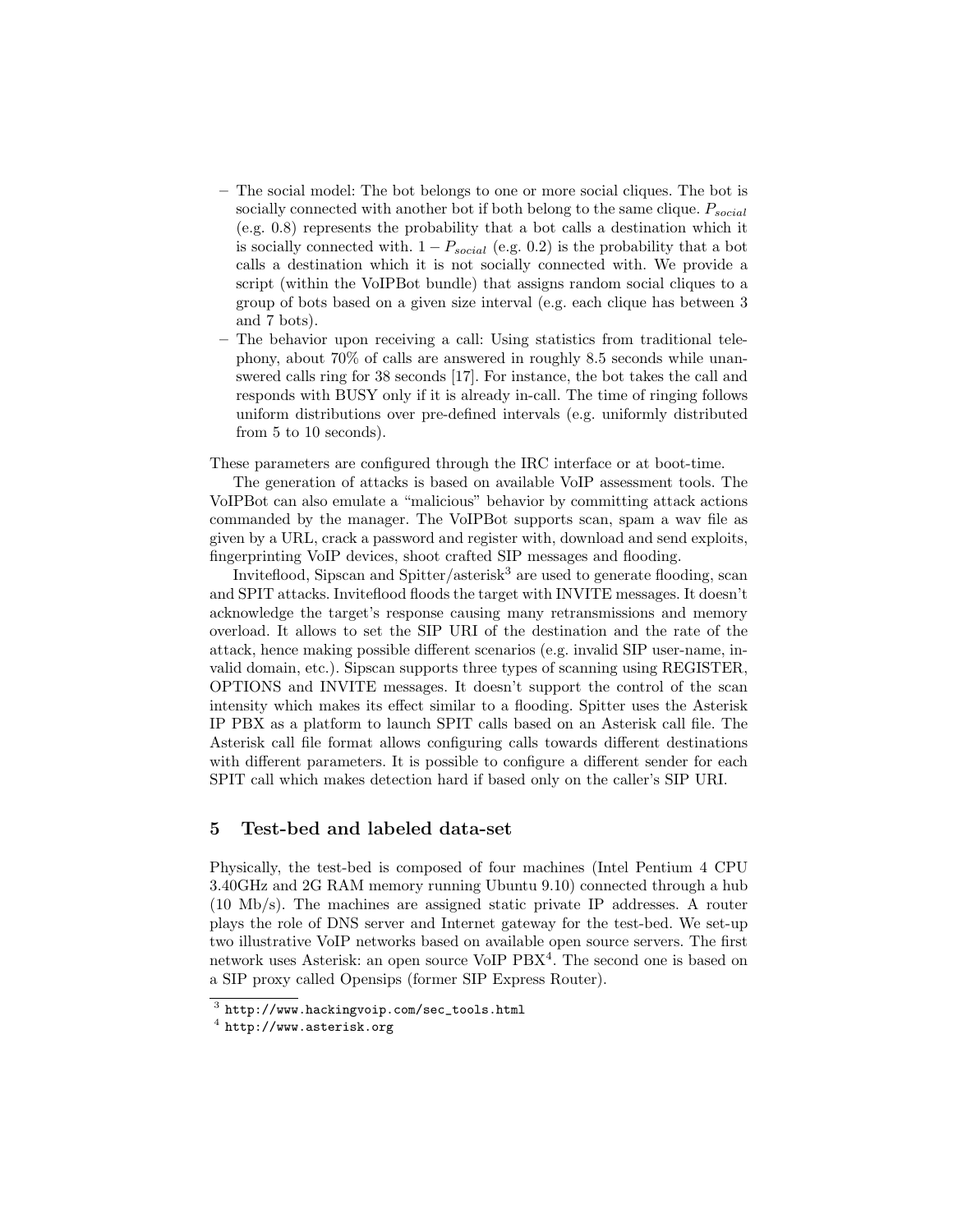#### 5.1 Asterisk Network

Asterisk is growing fast typically for Small Office/Home Office environments (SOHO). Regarding the SIP terminology, Asterisk can be considered as a registrar server, location server, and back-to-back user agent. Our illustrative network based on Asterisk is shown in Figure 2. We have two groups of VoIPBots emulating SIP users: the first group registers to Asterisk while the second group represents external users. Routing calls to and from external users is fixed at the Asterisk dial-plan. The first group connects to the #asterisk channel at the central IRC server and the second group connects to the #exterior channel. The manager issues commands to one group of bots by writing to the corresponding channel. It is possible to command each bot aside by opening a private channel with it.



Fig. 2. Asterisk illustrative network

#### 5.2 Opensips+MediaProxy+Radius Network

Opensips is a high performance SIP proxy since it is able to manage a high number of registered users and thousands of calls per second without the need of a highly sophisticated hardware. Opensips supports the proxy, registrar and redirect SIP functionalities. We configure a MySQL back-end to Opensips for consistent storage. MediaProxy<sup>5</sup> provides NAT traversal capabilities for media streams. It is composed of one media-dispatcher and one or more media-relays. The media-dispatcher runs on the same host as Opensips and communicates with its mediaproxy module through a Unix domain socket. The media-relay connects

 $5$  http://mediaproxy.ag-projects.com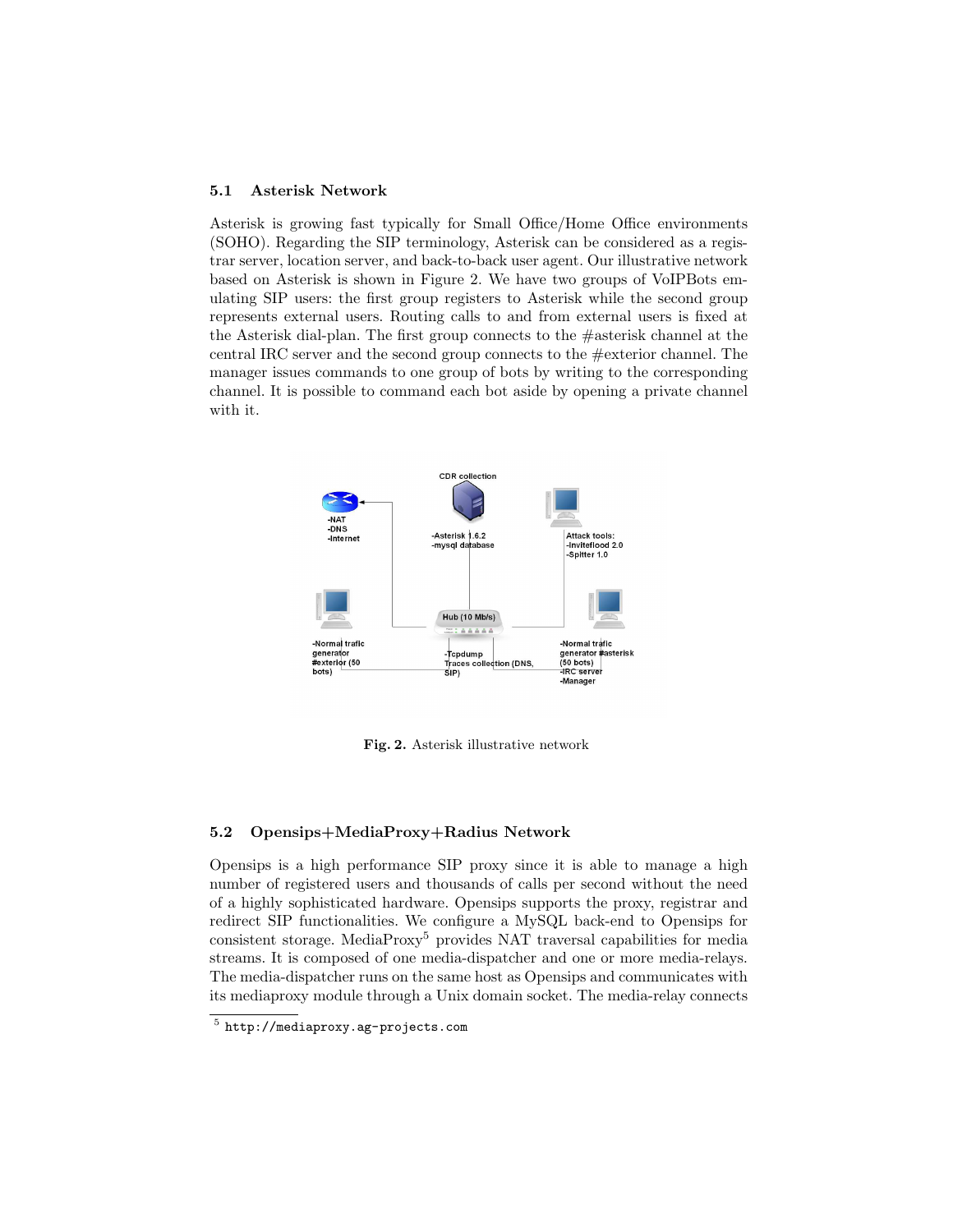to the dispatcher using TLS. FreeRadius $<sup>6</sup>$  works in tandem with Opensips and</sup> Mediaproxy to manage the call accounting.

We setup this triplet to serve two groups of bots: the first group is directly registered to the Opensips server and the second group represents the external extensions. Routing calls to and from external users is fixed at the Opensips routing logic. The Call Detail Records are collected using the CDRTool<sup>7</sup> which is an open source web application that provides accounting and tracing calls for Opensips. The CDRTool provides the SIP trace for each call based on the siptrace module of Opensips. It provides media information of each call based on the MediaProxy accounting.



Fig. 3. Opensips illustrative network

#### 5.3 Labeled Traces

We configure a set of normal and attack scenarios over the two aforementioned networks. The configuration choices are constrained by ensuring a relatively short time for each experiment (between 1 and 30 minutes) and a supportable overload for machines. In particular, we deploy a relatively low number of users (100 bots) and compensate this by a high number of calls per user and small call durations. The resulting traces of all experiments are available at http:// webloria.loria.fr/~nassar/voip-dataset/. Each experiment is represented by a folder containing at least 4 files: a file containing the network trace in the tcpdump format, a text file representing the server log, a CSV file containing the CDRs and a meta-description file. The meta-description contains information

 $^6$  http://freeradius.org

<sup>7</sup> http://cdrtool.ag-projects.com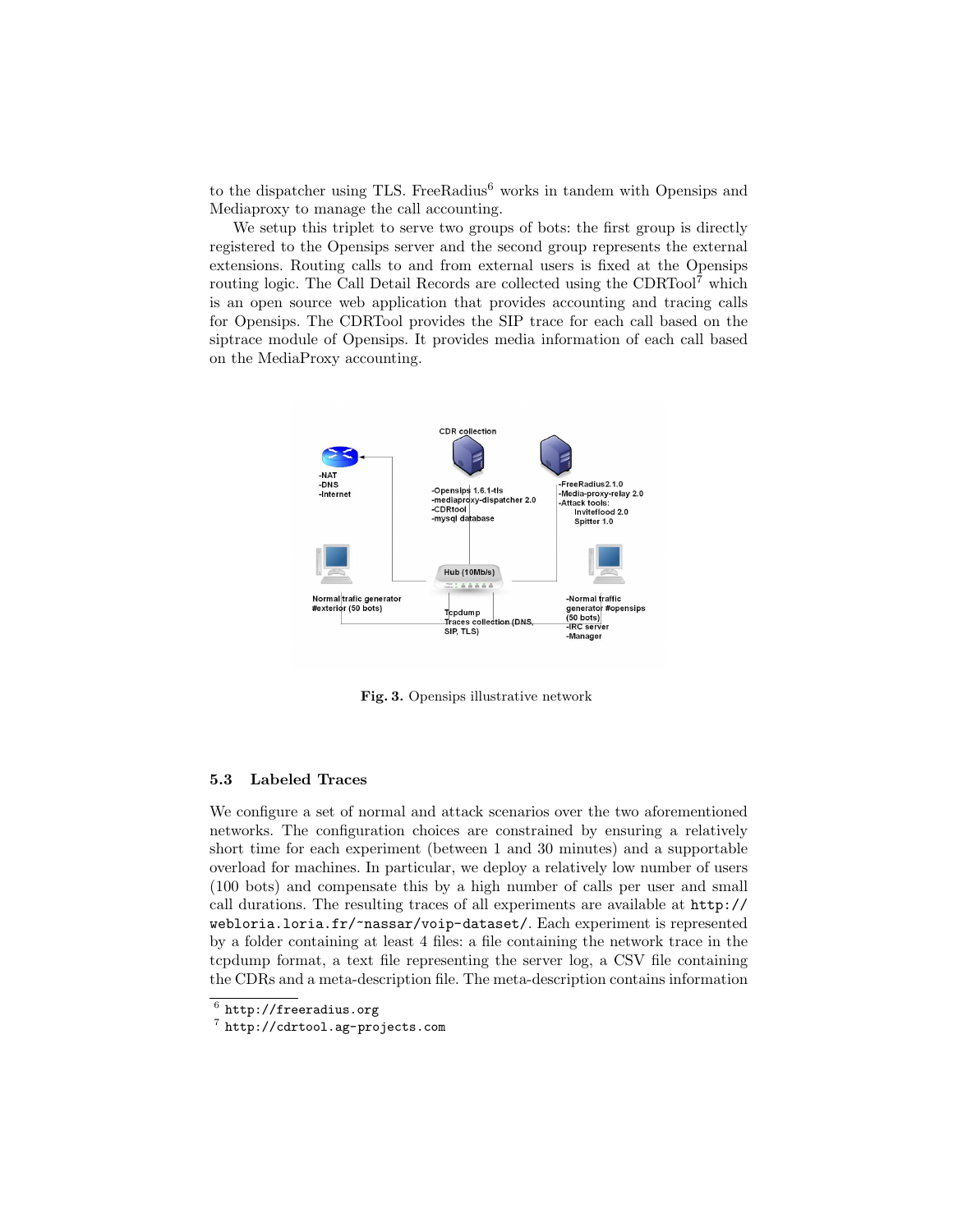about the experiment scenario (the number of bots, their repartition, the social model, the configuration of each group of bots, the network topology, etc.) and information about the attacks (if any) such as type, source and intensity.

The attack data are self-labeled in the sense that they carry a particular URI representing the attack tool. For example, in all the SIP messages and calls generated by Inviteflood and Spitter, we set the From-URI to start by "iflood" and "spitter" respectively. Table 1 shows a subset of the traces. The flooding intensity is measured by Invite/s while the SPIT intensity is measured by concurrent calls. A SPIT with no-limit intensity means that all the destinations are called in the same time.

| Platform | $\lambda_{Poisson}$ | Attack                                       | Attack                      | Trace            | Number |
|----------|---------------------|----------------------------------------------|-----------------------------|------------------|--------|
|          | $bot \cdot hour)$   | tool                                         | intensity duration of calls |                  |        |
| Asterisk | 10                  | None                                         | None                        | $6 \text{ min}$  | 110    |
|          | 10                  | Inviteflood                                  | $100$ I/s                   | $2 \text{ min}$  | 118    |
|          | 10                  | Spitter                                      | 10 C.C.                     | $2 \text{ min}$  | 82     |
| Opensips | 100                 | None                                         | None                        | $10 \text{ min}$ | 905    |
|          | 100                 | $\vert$ Inviteflood $\vert$ 1000 I/s $\vert$ |                             | $2 \text{ min}$  | 1050   |
|          | 100                 | Spitter                                      | no-limit                    | $2 \text{ min}$  | 452    |

Table 1. Labeled traces

#### 6 Conclusion

In this paper, we have presented a unique experience of customizing and generating a labeled VoIP data-set in a controlled environment. We aimed by this contribution to make the recent works on VoIP attacks detection comparable. We provide SIP traffic traces, call detail records and server logs for a set of normal and attack scenarios.

In the future, our intention is to expand the test-bed by using virtualization techniques. We will extend the generation models in order to support more call statistical distributions, more attack types and more complex scenarios (e.g. with NAT traversal, inter-domain routing). The social model has to be refined based on the results of the social networks research. We also aim to evaluate the different proposed intrusion detection methodologies based on the data-set.

### References

- 1. VoIPSA: VoIP security and privacy threat taxonomy. Public Release 1.0 (Oct 2005) http://www.voipsa.org/Activities/VOIPSA\_Threat\_Taxonomy\_0.1.pdf.
- 2. Reynolds, B., Ghosal, D.: Secure IP telephony using multi-layered protection. In: Proceedings of The 10th Annual Network and Distributed System Security Symposium, San Diego, CA, USA (feb 2003)